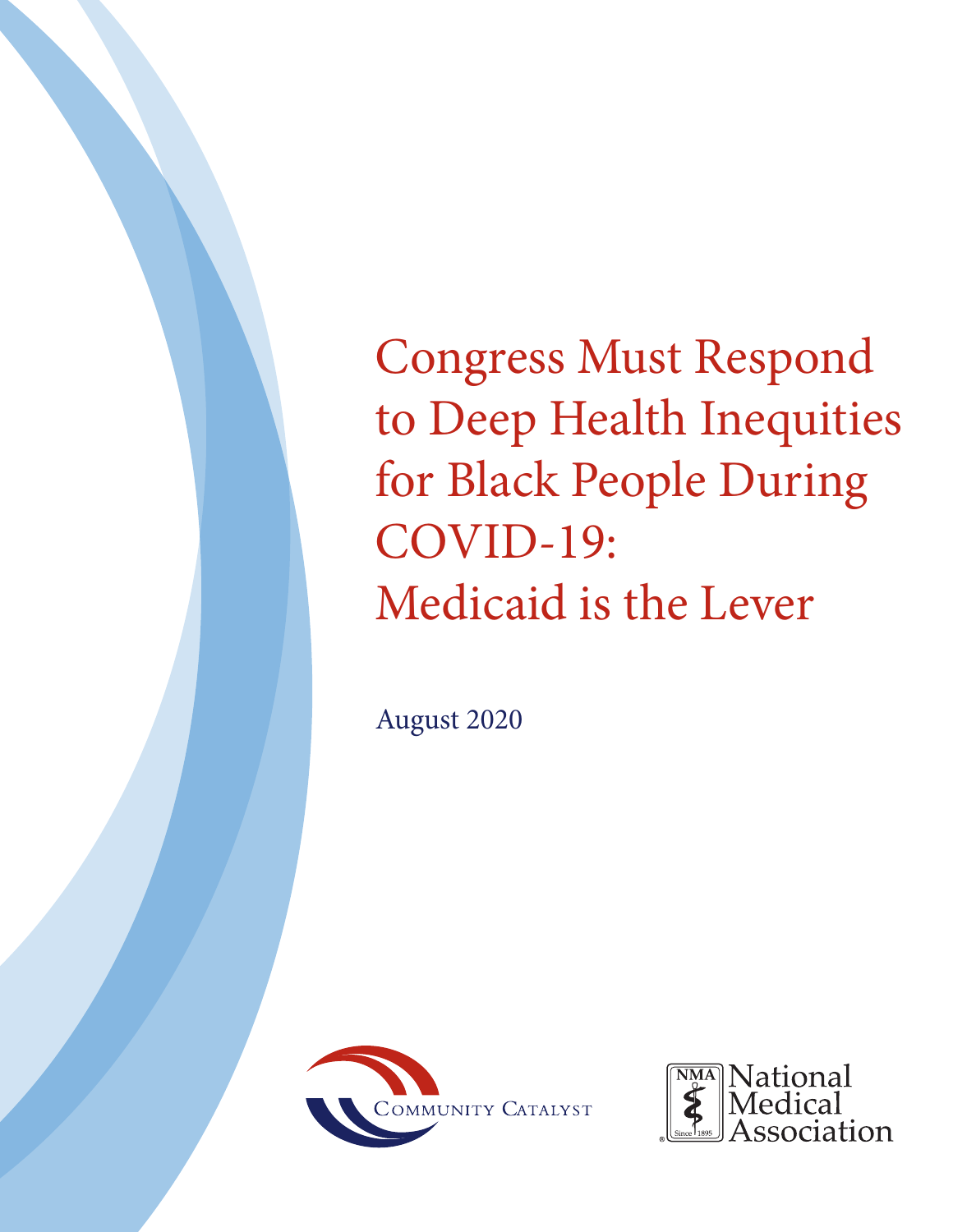Congress Must Respond to Deep Health Inequities for Black People During COVID-19: Medicaid is the Lever

**Community Catalyst** is a national, non-profit consumer advocacy organization founded in 1998 with the belief that affordable, quality health care should be accessible to everyone. We work in partnership with national, state and local organizations, policymakers, and philanthropic foundations to ensure consumer interests are represented wherever important decisions about health and the health system are made: in communities, courtrooms, statehouses and on Capitol Hill. For more information, visit [communitycatalyst.org.](http://www.communitycatalyst.org) Follow us on Twitter @healthpolicyhub.

**The National Medical Association** is the collective voice of African American physicians and the leading force for parity and justice in medicine. The NMA is the oldest organization of African American professionals in America representing African American physicians and the patients we serve in the United States and its territories. For more information, visit [www.nmanet.org](http://www.nmanet.org).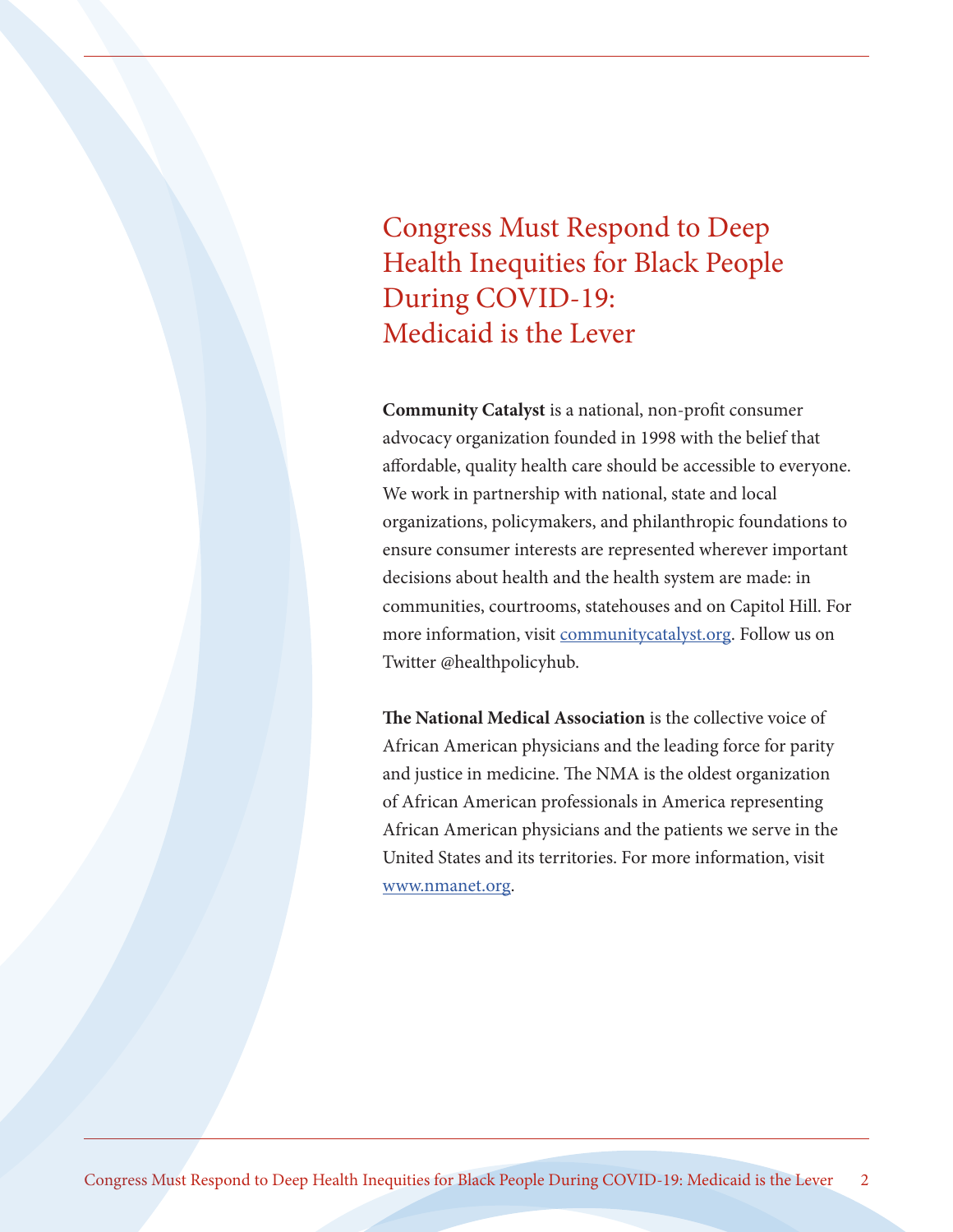# Congress Must Respond to Deep Health Inequities for Black People During COVID-19: Medicaid is the Lever

As the country reflects on racial inequity and racism highlighted by the killings of George Floyd, Breonna Taylor, Tony McDade and countless other Black people, and on the disproportionate impact of COVID-19 on Black and brown populations, there are clear steps that Congress can take to confront racist policies that are harming people. This moment calls for strong political leadership that matches the bravery and resilience of Black Americans.

The pandemic has laid bare the inequity that plagues our health care system. While calls for expanded testing, treatment and contact tracing are designed to respond to and control the pandemic, they fall short of meeting the needs of people in a crisis that is harming Black people at unprecedented levels and [traumatizing them](https://www.vox.com/first-person/2020/5/28/21272380/black-mothers-grief-sadness-covid-19), their children and their communities.

The facts are stark: Black people are [almost 4 times](https://www.apmresearchlab.org/covid/deaths-by-race) more likely to die from the virus than whites; Black families are [more likely to live in substandard congregate housing;](https://www.brookings.edu/research/time-for-justice-tackling-race-inequalities-in-health-and-housing/) and Black people are more likely to face [unemployment.](https://www.cnbc.com/2020/06/05/coronavirus-recovery-black-workers-are-being-left-out-data-shows.html) Black communities have faced longstanding and unfair barriers to health care, safe housing and economic security due to systemically racist and discriminatory policies, practices and behaviors.

We have seen how these policies and practices play out in the COVID-19 context: restrictive testing eligibility requirements, testing locations primarily placed [outside of communities](http://www.stlamerican.com/news/local_news/black-st-louis-left-behind-in-covid-19-testing-supplies/article_c70a05f4-7451-11ea-8571-832f999891aa.html?fbclid=IwAR09sWykLkp-_ZIatg4lrNhWdB-0zv82dvfmDwkzdhLW6nhcyJzPiX8ngw4) where Black and brown people live, and increased exposure to the virus in workplaces with limited access to personal protective equipment (PPE), including frontline health care workers and essential staff, many of whom are people of color. The statistics paint not just a picture of inequity and structural racism but also underscore the consequences of years of discrimination, as well as unequal treatment and injustices in health care, criminal justice and employment.

According to recent [data from the Surgo Foundation](https://ssir.org/articles/entry/fighting_covid_19s_disproportionate_impact_on_black_communities_with_more_precise_data) and [analysis](https://link.springer.com/article/10.1007/s11606-020-05899-8) from Harvard Medical School, the counties most at risk in this country are disproportionately populated by Black and Latinx people. A [COVID-19 vulnerability index](https://precisionforcovid.org/ccvi) developed by researchers and now housed on the CDC website [shows](https://ssir.org/articles/entry/fighting_covid_19s_disproportionate_impact_on_black_communities_with_more_precise_data) that 60 percent of Black Americans live in COVID-vulnerable communities, relative to only 34 percent of white Americans. Further, the odds of contracting COVID-19 are highest in areas where prevention restrictions lag and states refuse to expand Medicaid. If you are high-risk (non-white) and live in a non-expansion state, you [have 52 percent higher odds](https://link.springer.com/article/10.1007/s11606-020-05899-8) of being uninsured. If you are uninsured, you lack a pathway to testing and treatment. Even if localities erect testing centers and targeted treatment, such [care is limited](https://www.npr.org/sections/health-shots/2020/05/27/862215848/across-texas-black-and-hispanic-neighborhoods-have-fewer-coronavirus-testing-sit) and fear remains high for populations that are more likely to defer accessing care due to concerns about [medical debt and collections](https://www.communitycatalyst.org/resources/2020-covid/Strengthen-Response-Med-Debt_FINAL.pdf).

Congress has an opportunity to take an important step during the current crisis to acknowledge the structural inequities of our health care system by investing in what people need during a health crisis that threatens their security: **health coverage**.

Below we offer five key policies that move us closer to equitable care for Black people across this country.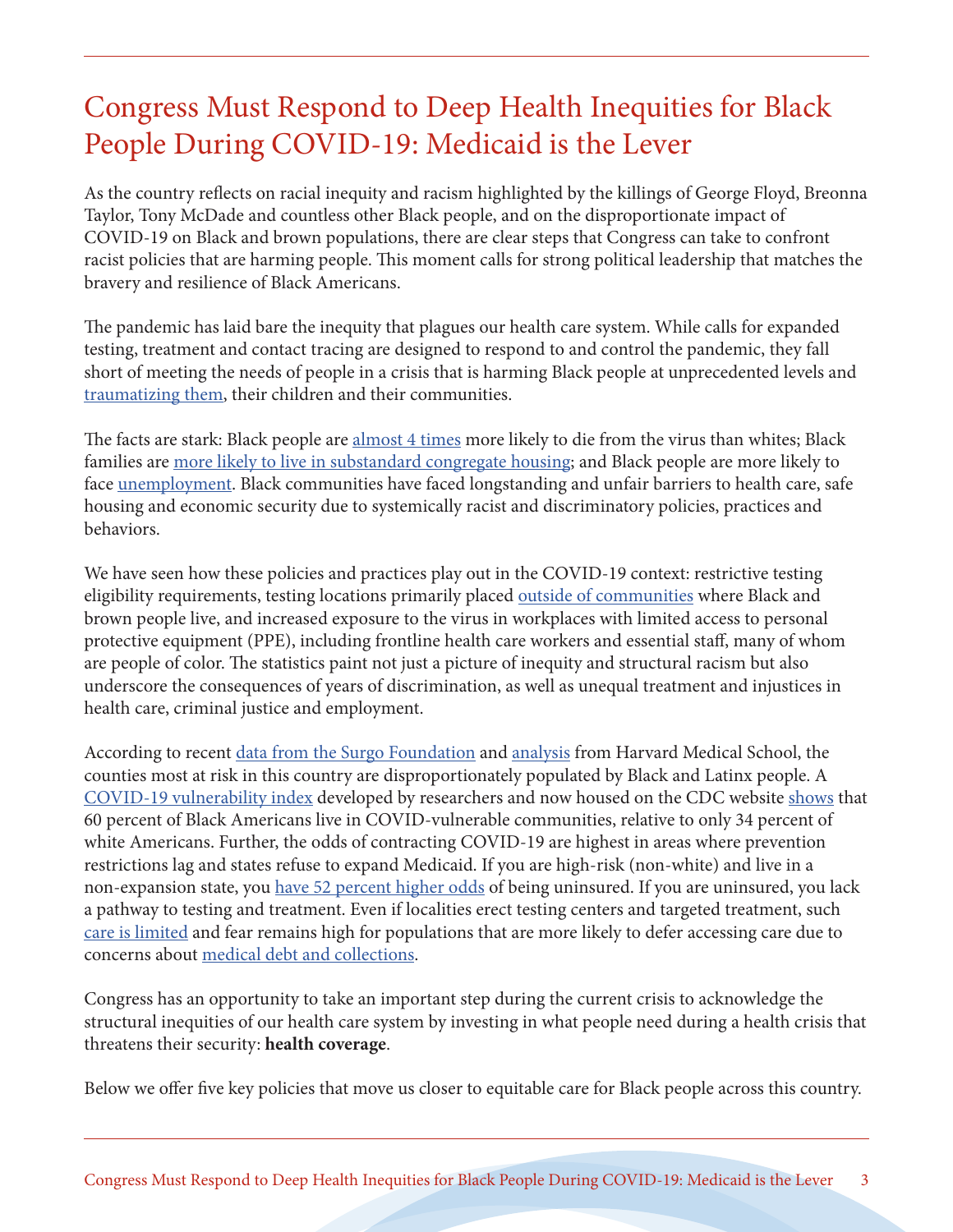**1**

#### **BOOST & STABILIZE MEDICAID FUNDING**

**Invest in the Medicaid program.** Congress must increase and extend the federal matching rate to 14 percentage points as [governors, state legislatures, counties and mayors have](https://www.nga.org/news/press-releases/state-local-governments-urge-enhanced-federal-health-care-match-during-covid-19-pandemic/) 

[recommended](https://www.nga.org/news/press-releases/state-local-governments-urge-enhanced-federal-health-care-match-during-covid-19-pandemic/). State revenues are declining precipitously [while demand for coverage is going up.](https://www.cbpp.org/research/health/with-need-rising-medicaid-is-at-risk-for-cuts) Unemployment rates are rising and [disproportionately impacting Black Americans](https://www.vox.com/policy-and-politics/2020/6/6/21282611/black-workers-left-behind-unemployment). At the same time, [state budgets are simultaneously flailing](https://www.shvs.org/an-early-look-at-state-budget-actions-in-response-to-covid-19-and-the-impact-on-state-health-programs/) and this will force states to make difficult choices between an array of programs from education and food access to health coverage. All indicators point to needed investment in Medicaid to ensure people have access to health coverage during this health crisis. Investment in Medicaid is a "two-fer": it is a proven [economic stimulus](https://www.aeaweb.org/articles?id=10.1257/pol.4.3.251) and it provides health and economic security for people. A number of states are already [making budget cuts](https://www.cbpp.org/research/health/with-need-rising-medicaid-is-at-risk-for-cuts) that include provider and eligibility worker cuts to Medicaid when they are needed most – during a pandemic. As the confluence of unemployment and COVID-19 risks intersect on racial lines, Medicaid is best positioned to scale up and protect the wealth and health of Black Americans. Supporting the House-passed HEROES Act is [the surest way](https://www.communitycatalyst.org/resources/2020-covid/Strengthen-Response-Medicaid-FINAL.pdf) to protect state budgets and family security. Unlike the Senate's recent HEALS Act proposal that entirely omits a boost in Medicaid funding from any recovery package, HEROES enhances federal funding for Medicaid, gives state governments and health care providers predictability, and ensures that Medicaid beneficiaries retain their coverage throughout the crisis.

**Stabilize Medicaid for future downturns.** Congress should connect the Medicaid Federal Medical Assistance Percentage (FMAP) to state unemployment levels, so that federal aid would ebb and flow with a state's economy. Congress has an opportunity to ensure that coverage decisions are made solely on the economic needs of a state, not based on political decision making that can lead to bias and inequity. The recently introduced [Coronavirus Medicaid Response Act](https://www.aging.senate.gov/imo/media/doc/Coronavirus%20Medicaid%20Response%20Act%20One%20Pager.pdf) sets up states for success and protects people from economic disaster.

**2**

## **INVEST IN MEDICAID PROVIDERS**

**Pay Medicaid providers.** The targeted distribution of funding to Medicaid providers continues to lag relative to other provider types. According to [Manatt consulting](https://www.natlawreview.com/article/hhs-announces-funding-distributions-to-medicaid-providers-and-safety-net-hospitals), Medicaid providers continue to face barriers to urgent financial support that could help keep their doors open. The most urgent crisis is to maintain primary care infrastructure, including obstetricians and pediatricians. These caregivers are the backbone of our health care system and are a key lever to address inequities at [the community level](https://www.communitycatalyst.org/blog/how-can-medicaid-transformation-steer-toward-health-equity-a-look-at-the-evidence#.XyMpEx17nSx). These providers are left out of COVID-19 fiscal relief and already are [disadvantaged](https://www.aafp.org/news/government-medicine/20200701medicaidparity.html)  [by lower rates](https://www.aafp.org/news/government-medicine/20200701medicaidparity.html) than their Medicare-serving peers. The HEALS Act reinforces this practice by funding a failed Provider Relief Fund, by low-balling providers and omitting structural investments in Medicaid. According to 2019 [data on the diversity of the physician workforce,](https://www.aamc.org/data-reports/workforce/interactive-data/figure-18-percentage-all-active-physicians-race/ethnicity-2018) only five percent identify as Black or African American. Put another way, African Americans are one in eight in the U.S. population but only one in 15 doctors. Studies [show](https://www.ncbi.nlm.nih.gov/pmc/articles/PMC5871929/) that Black physicians disproportionately serve Medicaid patients and work in [hospitals or health](https://hbr.org/2020/05/the-disproportionate-impact-of-covid-19-on-black-health-care-workers-in-the-u-s) settings that are under-staffed and under-resourced. A recent [analysis](https://www.healthaffairs.org/do/10.1377/hblog20200721.6981/full/) in *Health Affairs* shows double-digit decline in independent physician practice revenue – these practices are more likely to be located in underserved areas where Medicaid populations reside. While ensuring that Medicaid providers are shielded from [provider cuts](https://www.modernhealthcare.com/payment/providers-could-bear-brunt-state-covid-19-medicaid-cuts) by funding an enhanced FMAP is paramount as noted above, Congress also can do more by providing better oversight of the Coronavirus Provider Relief Fund.

**Protect Frontline Health Workers.** Personal Protective Equipment (PPE) for health care and essential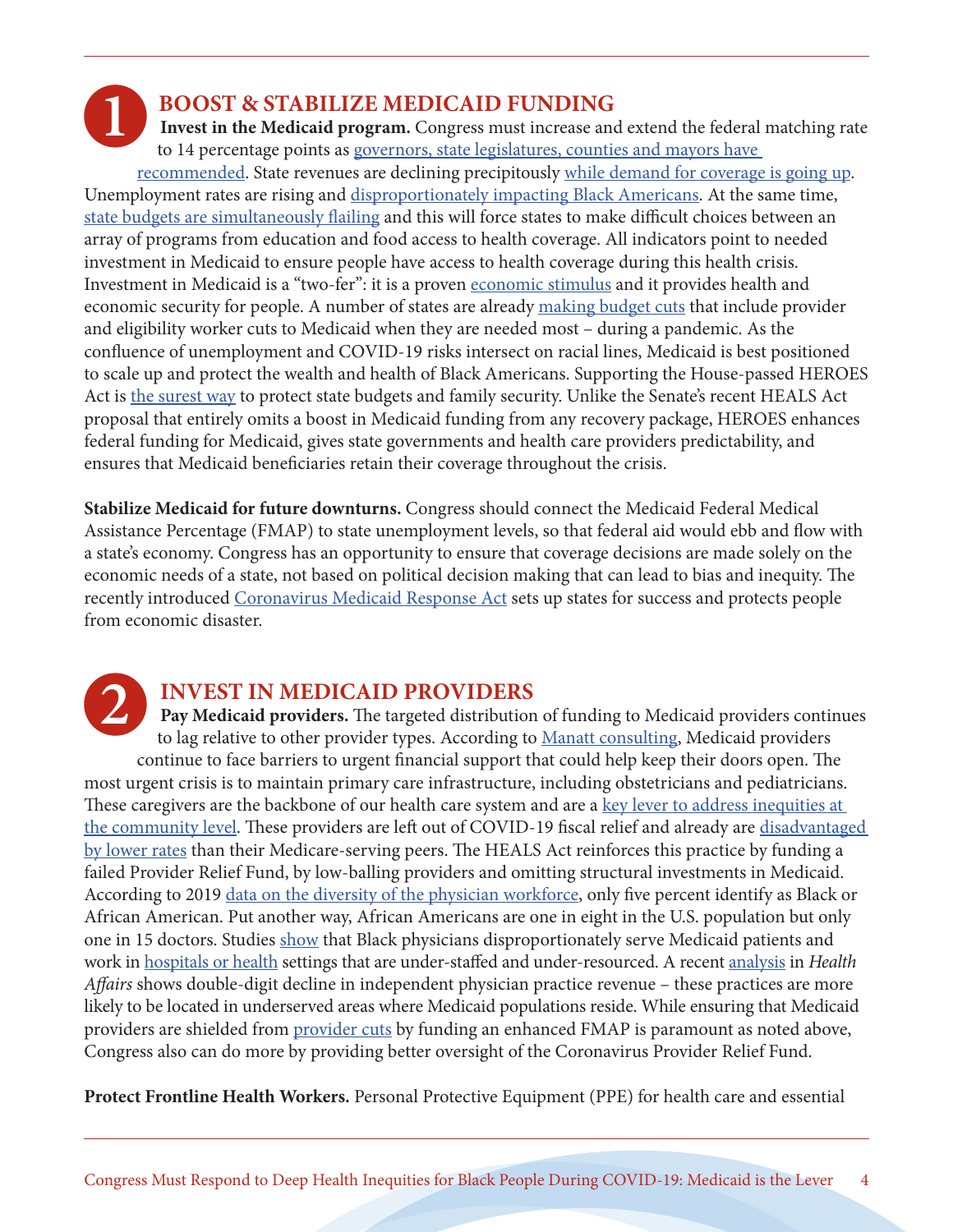workers – [disproportionately Black and brown women](https://www.epi.org/blog/cuts-to-the-state-and-local-public-sector-will-disproportionately-harm-women-and-black-workers/) – is essential to safeguarding our heroes and mitigating spread of the virus to households and communities. It is well-documented that there continues to be a shortage of personal protective equipment (PPE) for our health care workers and our essential workers – most recently in states facing their first significant spikes in the virus. Demand continues to rise as health care workers take care of a growing number of critically ill patients and more health care workers are put at risk as non-emergent settings re-open and the need to provide safe health settings for patients increases. Health care workers and essential workers [do not have adequate protection](https://www.washingtonpost.com/health/2020/07/08/ppe-shortage-masks-gloves-gowns/)  to prevent contracting and spreading the virus to their families. We rely on our health care workers to be at the frontlines and it is our responsibility to make sure they are safe and fully equipped. Congress must direct the President to use the Defense Production Act to require U.S. companies to produce PPE to meet the demands of the pandemic and provide additional funding to states and localities to help respond to a changing pandemic environment.

## **INCENTIVIZE STATES TO EXPAND MEDICAID**

**Provide incentives for states to expand Medicaid.** When states set up barriers to accessing coverage where the largest populations of Black people live, they racialize a program designed to provide equitable access to health coverage and care. For example, 46 percent of Blacks and 36 percent of Latinx people are working and living in the remaining non-expansion states. These are mostly in southern states where a larger than proportional share of the nation's people of color reside. Expanding Medicaid – especially in this moment – would have dramatic effects for Black and brown lives. By way of [example,](https://www.commonwealthfund.org/publications/2020/jan/how-ACA-narrowed-racial-ethnic-disparities-access) following Louisiana's expansion of Medicaid in 2016, the uninsured rate for Black and Latinx adults dropped by 12 and 16 percentage points respectively. In comparison, over that same time period, Georgia's rates remained largely unchanged. We must continue to encourage and support efforts to close the coverage gap. Any enhanced federal Medicaid match should extend to the expansion population (up to a cap of 100 percent). In addition, the 100 percent federal match for non-expansion states (and the equivalent for late-expanders) should last for several years to encourage the remaining states to expand. Removing these barriers to entry will grant states renewed opportunity to extend coverage to people in their states, disproportionately Black people. Congress should pass the States Achieve Medicaid Expansion ([SAME](https://www.congress.gov/bill/116th-congress/senate-bill/585)) Act that reinstates 100 percent match to expand Medicaid. **3**

**4**

#### **SUPPORT MEDICAID CONNECTIONS IN RE-ENTRY**

**Allow Medicaid coverage to begin 30 days pre-release for criminal justice populations.** Due to mass incarceration, Black and brown people are overrepresented in the criminal justice system – compounding the health inequities faced by Black communities already bearing the brunt of COVID-19. Decarceration is essential to protecting the health of people who are directly affected by these systems. Congress can change federal law to permit use of federal matching funds for the purposes of supporting COVID-19 testing and treatment, enabling community-based providers with infectious disease expertise to provide treatment in jails and prisons, and facilitating of warm handoffs to community providers on reentry. Strengthening Medicaid's role to allow it to support reentry services is an essential component of an overall public health strategy to reduce transmission of the coronavirus and mitigate potential future COVID surges.